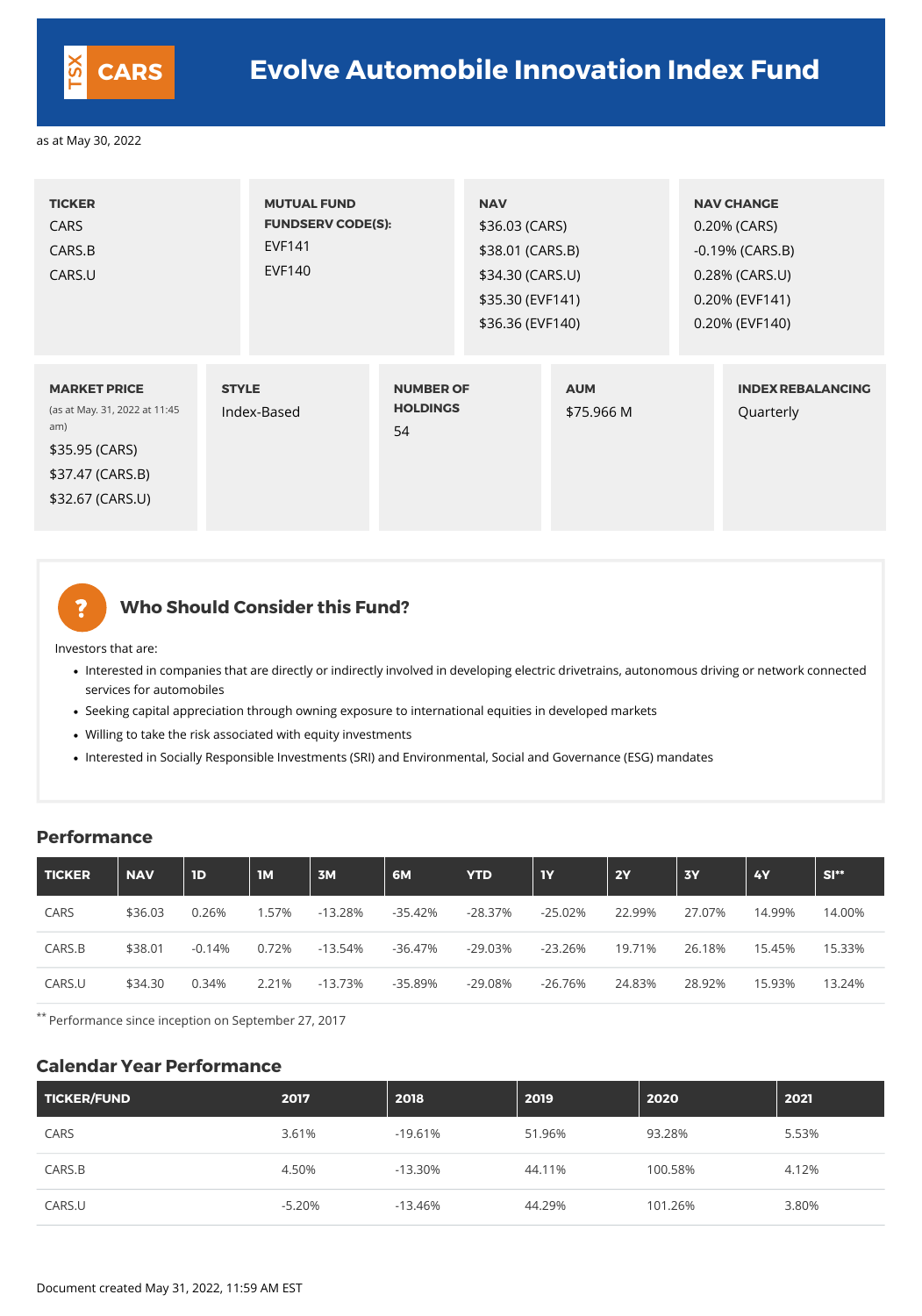## **Historical Prices (\$) - CARS**

As at May 30, 2022



#### **Cumulative Total Return (%) - CARS**

As at May 30, 2022



Document created May 31, 2022, 11:59 AM EST

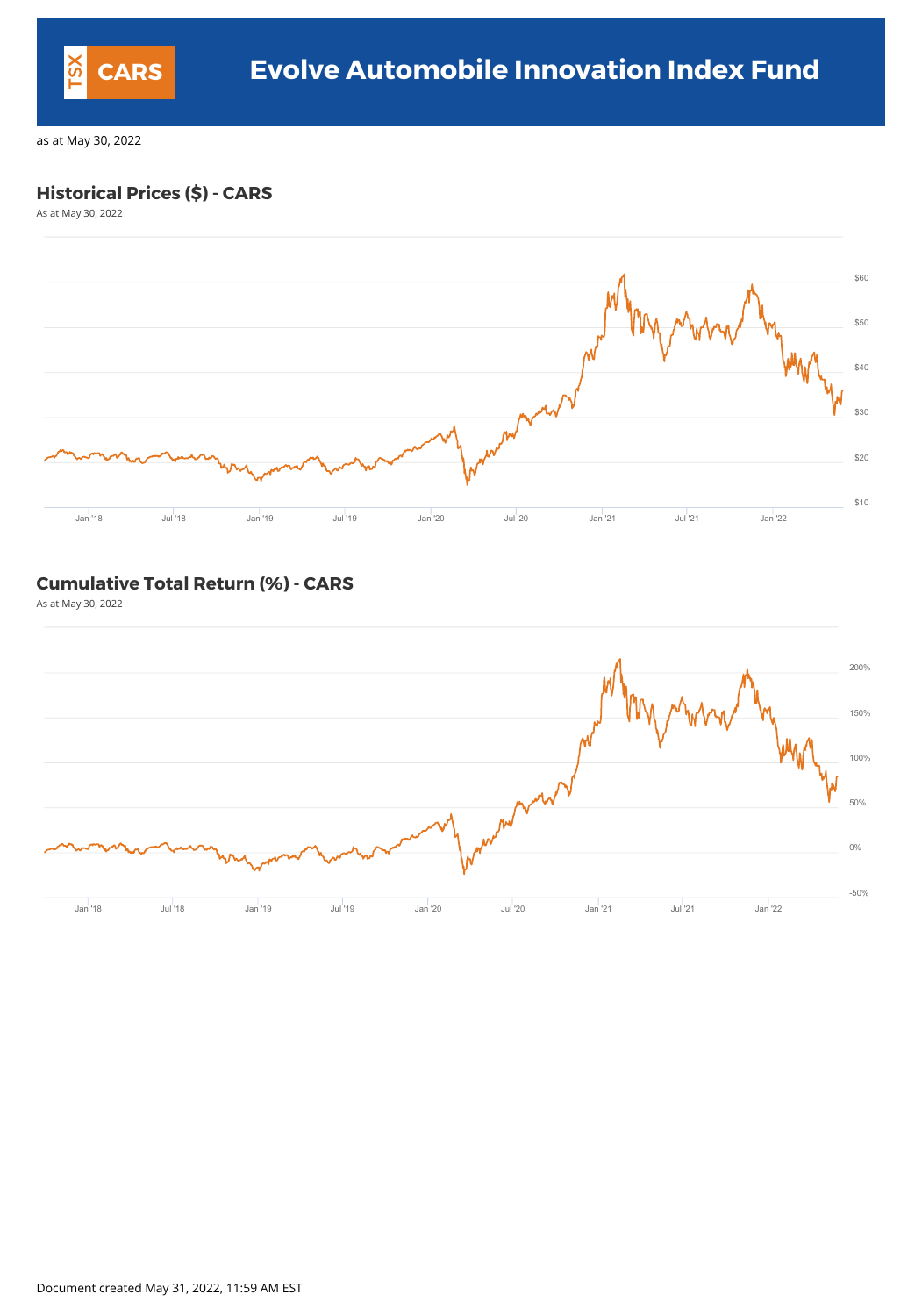#### **Fund Details**

| <b>CUSIP</b><br>30052J102 (CARS)<br>30052J201 (CARS.B)<br>30052J300 (CARS.U)                                                                                         | <b>TICKER</b><br><b>CARS</b><br>CARS.B<br>CARS.U                                                                                                                                                                                                    | <b>LISTING EXCHANGE</b><br>Toronto Stock Exchange (TSX) |
|----------------------------------------------------------------------------------------------------------------------------------------------------------------------|-----------------------------------------------------------------------------------------------------------------------------------------------------------------------------------------------------------------------------------------------------|---------------------------------------------------------|
| <b>INCEPTION DATE</b><br>September 27, 2017 (CARS)<br>September 27, 2017 (CARS.B)<br>November 1, 2017 (CARS.U)<br>April 23, 2019 (EVF141)<br>April 23, 2019 (EVF140) | <b>CURRENCY</b><br>Hedged to CAD (CARS)<br>Unhedged to CAD (CARS.B)<br>USD (CARS.U)<br>Hedged to CAD (EVF141)<br>Hedged to CAD (EVF140)                                                                                                             | <b>RSP ELIGIBILITY</b><br>Yes                           |
| <b>STYLE</b><br>Index-Based                                                                                                                                          | <b>INDEX</b><br>Solactive Future Cars Index Canadian<br>Dollar Hedged (CARS)<br>Solactive Future Cars Index (CARS.B)<br>Solactive Future Cars Index USD<br>(CARS.U)<br>Solactive Future Cars Index (EVF141)<br>Solactive Future Cars Index (EVF140) | <b>INDEX PROVIDER</b><br>Solactive AG                   |
| <b>INDEX REBALANCING FREQUENCY</b><br>Quarterly                                                                                                                      | <b>MANAGEMENT FEE</b><br>0.40% (plus applicable sales taxes)                                                                                                                                                                                        | <b>DISTRIBUTION FREQUENCY</b><br>Monthly                |
| <b>DISTRIBUTION YIELD</b><br>N/A                                                                                                                                     | <b>FUNDSERV CODE</b><br><b>EVF141</b>                                                                                                                                                                                                               | <b>REGISTERED INVESTMENT ELIGIBILITY</b><br>Yes         |

EVF140

#### **CLASS A TRAILER**

1.00% (plus applicable sales taxes)

Document created May 31, 2022, 11:59 AM EST

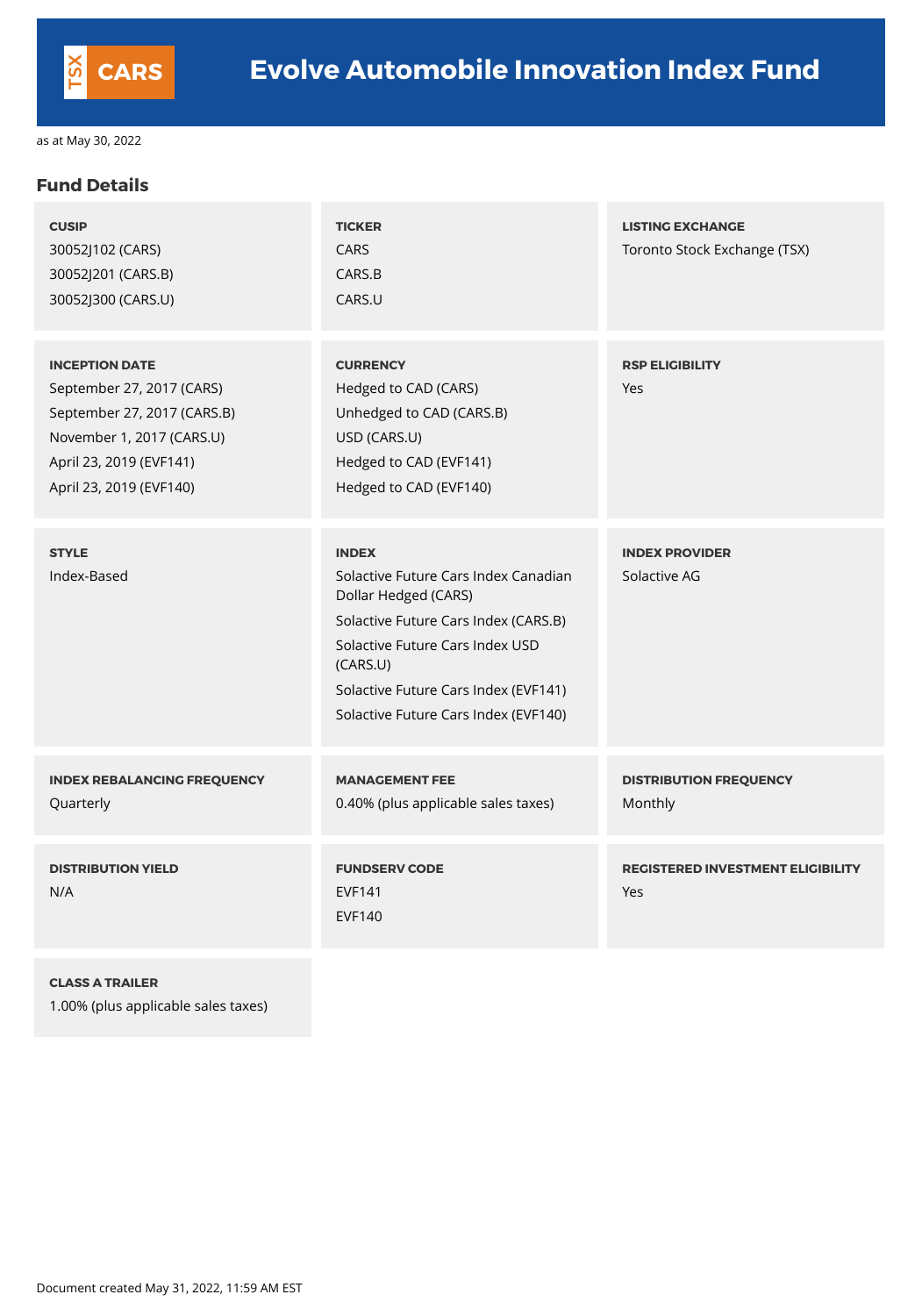### **Top 10 Holdings**

As at May 30, 2022

| <b>NAME</b>                   | <b>WEIGHT</b> | <b>TICKER</b>         | <b>SECTOR</b>      | <b>COUNTRY</b>       |
|-------------------------------|---------------|-----------------------|--------------------|----------------------|
| Vitesco Technologies Group AG | 2.54%         | <b>VTSC GR EQUITY</b> | Consumer, Cyclical | <b>GERMANY</b>       |
| <b>BYD Co Ltd</b>             | 2.47%         | 1211 HK EQUITY        | Consumer, Cyclical | <b>CHINA</b>         |
| <b>Gentex Corp</b>            | 2.36%         | <b>GNTX US EQUITY</b> | Consumer, Cyclical | <b>UNITED STATES</b> |
| Hella GmbH & Co KGaA          | 2.33%         | <b>HLE GR EQUITY</b>  | Consumer, Cyclical | <b>GERMANY</b>       |
| NXP Semiconductors NV         | 2.26%         | NXPI US EQUITY        | Technology         | <b>NETHERLANDS</b>   |
| Visteon Corp                  | 2.17%         | <b>VC US EQUITY</b>   | Consumer, Cyclical | <b>UNITED STATES</b> |
| Solid Power Inc               | 2.16%         | SLDP US EQUITY        | Consumer, Cyclical | UNITED STATES        |
| Infineon Technologies AG      | 2.15%         | <b>IFX GR EQUITY</b>  | Technology         | <b>GERMANY</b>       |
| <b>STMicroelectronics NV</b>  | 2.15%         | STM FP EQUITY         | Technology         | SWITZERLAND          |
| Melexis NV                    | 2.13%         | MELE BB EQUITY        | Technology         | <b>BELGIUM</b>       |

Document created May 31, 2022, 11:59 AM EST

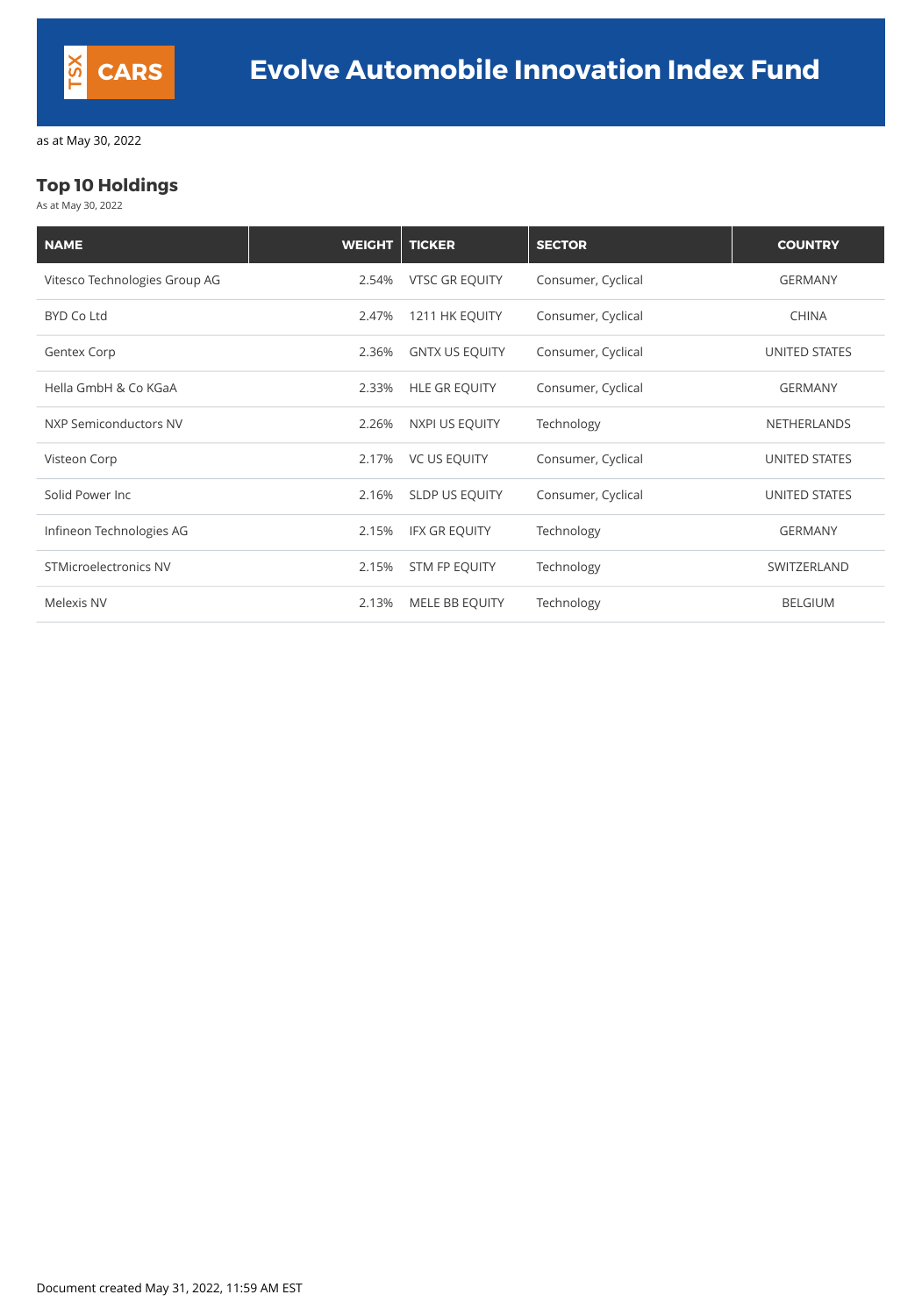# **Geographic Allocation Sector Allocation**

As at May 30, 2022 **As at May 30, 2022** As at May 30, 2022





| <b>NAME</b>    | <b>WEIGHT NAME</b><br><b>WEIGHT</b> |
|----------------|-------------------------------------|
| UNITED STATES  | 59.39% Consumer, Cyclical<br>39.56% |
| GERMANY        | 10.79% Technology<br>31.18%         |
| <b>CHINA</b>   | 14.86%<br>7.56% Energy              |
| <b>BRITAIN</b> | 3.49%   Industrial<br>14.41%        |

SWEDEN 1.39%

| <b>NAME</b>          | <b>WEIGHT</b> |
|----------------------|---------------|
| <b>UNITED STATES</b> | 59.39%        |
| <b>GERMANY</b>       | 10.79%        |
| <b>CHINA</b>         | 7.56%         |
| <b>BRITAIN</b>       | 3.49%         |
| <b>CANADA</b>        | 3.17%         |
| <b>NETHERLANDS</b>   | 2.26%         |
| SWITZERLAND          | 2.15%         |
| <b>BELGIUM</b>       | 2.13%         |
| <b>AUSTRALIA</b>     | 2.02%         |
| <b>AUSTRIA</b>       | 1.98%         |
| JAPAN                | 1.90%         |
| <b>SPAIN</b>         | 1.78%         |

Document created May 31, 2022, 11:59 AM EST



# **CARS Evolve Automobile Innovation Index Fund**